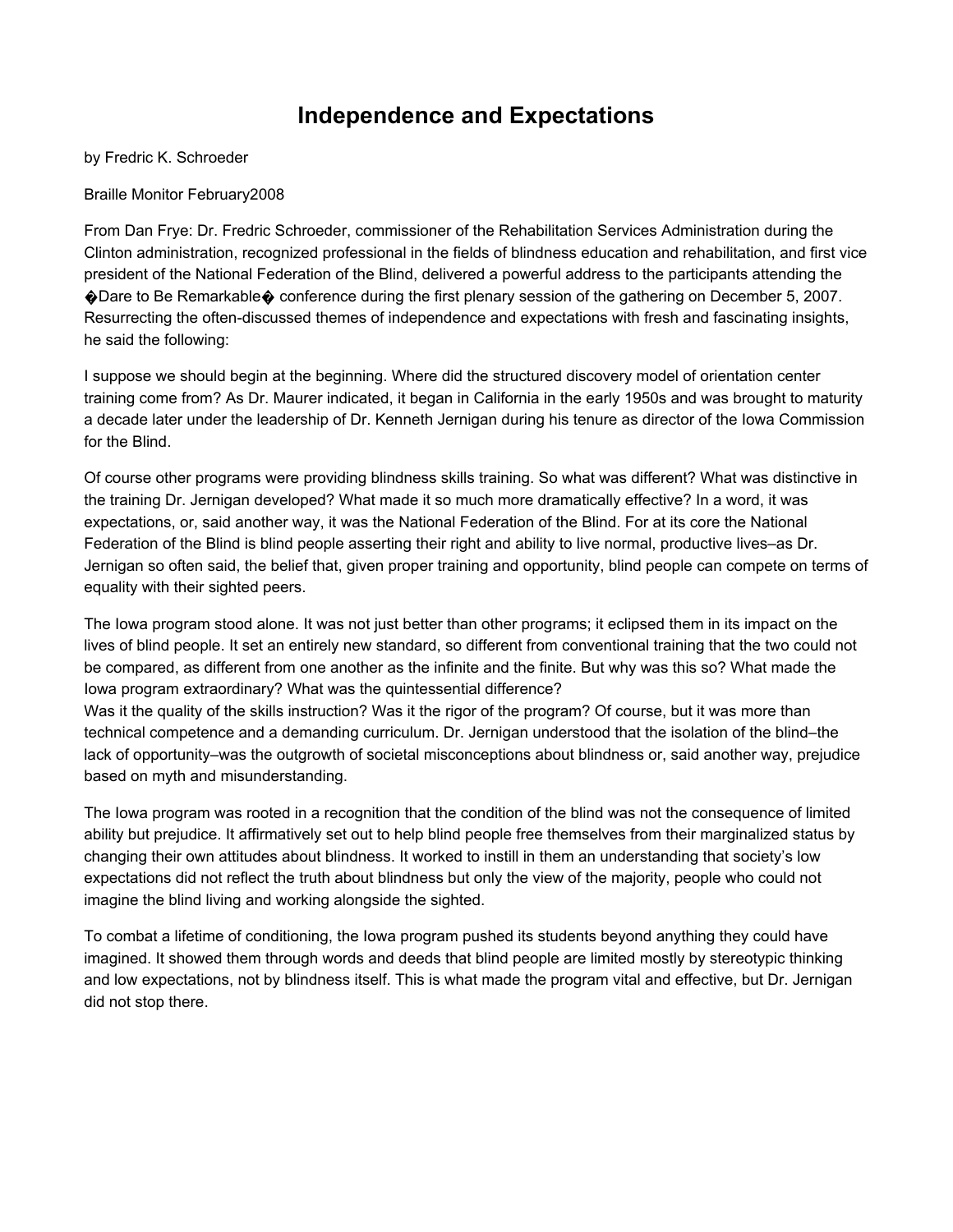Every day, every month, every year the program became better still–more challenging, more rigorous, and as a result more effective and more successful. There was no sense of defensiveness, no sense that to do better today must mean that we did poorly yesterday or that to do better tomorrow must mean that today's efforts are wanting. Instead staff and students alike recognized that low expectations are in us all and that there is no shame in acknowledging that fact. They took pride in a shared sense of restlessness, a sense that the limits had not and would never be reached. But the value of doing better presumes that we are building on a strong foundation, building on a shared sense of purpose and on a clear vision of where we are going.

Unfortunately, conventional programs have used the idea of doing better, making progress, as an excuse for failing to challenge their students, as a shield for low expectations. For all of their history conventional programs have used the doing-better standard to justify and defend uninspired and uninspiring programs.

As rehabilitation professionals we believe in the inherent worth of all people regardless of their ability to achieve according to external measures. We acknowledge and respect individual differences, individual strengths and abilities. But our own humanity is turned against us, used to justify low expectations. We are told that, if a person is doing better, making progress, who are we to devalue the person's achievements just because those achievements fall short of our elitist expectations? We are told that, if a person only learns to pour a cup of coffee, that should be respected every bit as much as the achievement of a blind person who graduates from Yale Law School. But there is no accountability in such a view. If the person taught to pour a cup of coffee had the ability to do more, the potential to attend Yale Law School, but was denied the opportunity, the person has not been helped but damaged. And we can and must denounce that damage even when done with caring, kind words and sincere sentiment. Without a sound foundation, without a shared vision of where we are going, the doing-better standard serves only to relegate the oppressed to continued oppression.

I respect the illiterate, but I do not celebrate the lack of opportunity that inevitably results. I respect the unemployed, but I do not celebrate the 80 percent unemployment rate among the blind. As Tevye in Fiddler on the Roof so eloquently put it, "There's no shame in being poor, but it's no great honor either. $\odot$  I respect differences, but I do not celebrate the consequences of low expectations. I respect the victims of oppression and prejudice, but I do not respect prejudice and oppression. Doing better is not enough, not enough if it means helping blind people move from despair to lesser despair, from hopelessness to lesser hopelessness, from poverty to lesser poverty, when something more is within reach.

This week we will share ideas, analyze our successes, and discuss the challenges that remain. We know the fundamentals. We know the principles that make the Iowa experience the model. But how do we know if we are doing well, doing enough? How do we know if our programs are good, very good, excellent, or poor? We know we must continually strive to do better, to make progress from day to day, month to month, year to year. But does making progress mean we are doing enough, doing all we should; or has it become an excuse for complacency, justifying mediocrity by saying, "We're doing better than we were, and we're doing better all the time"?

Doing better is not enough in and of itself and cannot be the sole measure. If a racehorse is running at half the speed of others, it can be argued that it is making progress while still falling farther and farther behind. I am reminded of the story of the haberdasher who sells a suit for one hundred dollars even though he paid a hundred and twenty dollars for it himself. When asked how he can afford to take such a loss, he says "I'll make it up on volume." Doing better is not enough; it only works if we begin with a sound foundation and if we have a clear idea of where we are going.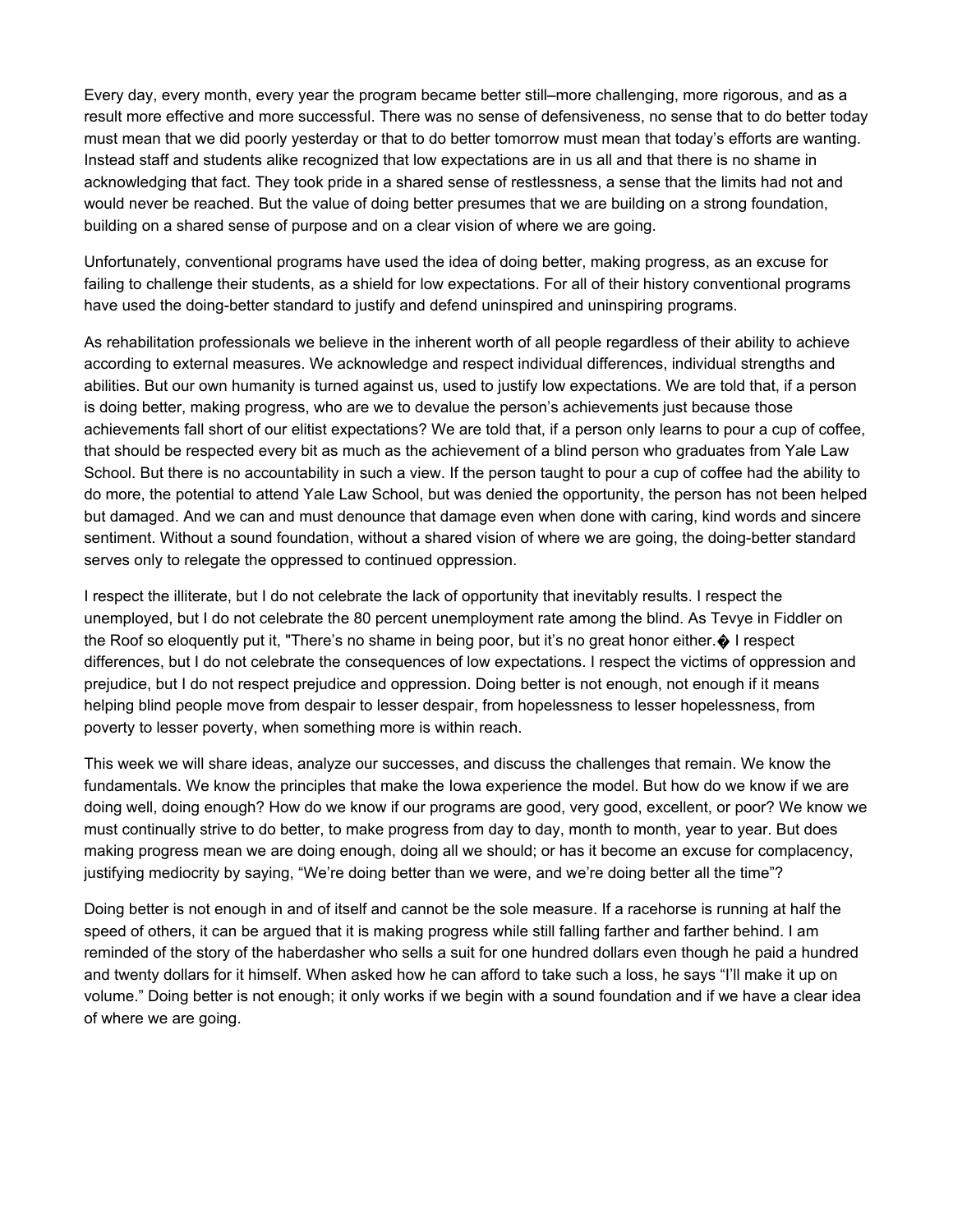I believe the greatest challenge that confronts us is not external. It is not the challenge of finding the money to support our programs, even though it may feel like that from day to day. It is not the challenge of recruiting more students. It is not the challenge of working with a changing demographic–more and more older blind individuals, more and more people with additional disabilities–or even the challenge of finding new activities, new experiences to keep our programs vital. I believe our greatest challenge is not external, but lies within ourselves, within each of us individually and within all of us collectively. It is the challenge of resisting false pride, the idea that there is nothing more for us to learn. It is the challenge of resisting complacency, resisting falling into comfortable patterns, putting off the hard things. It is the challenge of facing our own beliefs about blindness, facing our own fears and uncertainty. It is the challenge of resisting the paralysis of doubt.

Our responsibility is not to perpetuate comfort, create an illusion of success, a facade concealing our own conditioning and low expectations. We cannot allow doing better to replace doing well, nor should we try.

Can a blind person do anything a sighted person can do? The answer is no. I cannot be an NFL quarterback in spite of my obvious physical prowess. I cannot be a brain surgeon in spite of my Einsteinesque intelligence. The problem is not in identifying the impossible. Blind people can do most things with a greater or lesser degree of adaptation. The difficulty is in knowing when the amount of adaptation is so great, so disproportionate as to make it impractical if not impossible for a blind person to do. I believe some things cannot be efficiently done without sight, but where I draw that line–the line between the impossible and the impractical–has been determined by my own beliefs about blindness, and consequently, I suspect, it has been set too low. I need you to help me. I need you to push and challenge me, not as an inquisitor or bully, but as a friend and colleague, as someone who shares a deeply held belief in the ability of blind people and who wants our programs to be a part of helping blind people break free from the bonds of stereotype and tradition. I need you to help me, and you need me to help you. By helping each other, will we be able to replace doing better with doing well, replace progress with real success? Who knows? But without it failure is certain.

Dr. Jernigan's assertion that with proper training and opportunity blind people can compete on terms of equality was not just a slogan, not just a dream or far off hope, not simply hortatory words to lift our spirits, cheer our otherwise empty lives. The assertion of equality for the blind was meant deeply and literally. It was a remarkable declaration made by a remarkable man on behalf of a class of people for whom equality had never before been imagined. It was remarkable in the 1960s and continues to be remarkable today. Not remarkable because of a deficiency in the will and ability of blind people to compete, but remarkable because of the oppression and associated lack of opportunity that blind people continue to face.

We should celebrate the work we have done, the difference we have made in the lives of our students, but we should view our success with a skeptical eye–always questioning, always wondering if we could have done more. The truth is that, if we are to learn from the Iowa experience, learn from Dr. Jernigan's example, we will acknowledge and accept that we could have and should have done more. I do not say this out of harshness or to demean or belittle our past efforts. I say it because I believe that understanding our own attitudes about blindness and their impact on our work is fundamental to our success.

What held us back, what kept us from that greater effort, that greater push, was not laziness or lack of imagination. What we did yesterday and what we do today and what we will do tomorrow are driven by what we believe about blindness. Changing society's attitudes about blindness is a long and painstaking process. Changing our students' attitudes–raising their confidence and expectations–is equally long and painstaking, but neither is longer or more painstaking and painful than changing our own attitudes and elevating our own expectations.